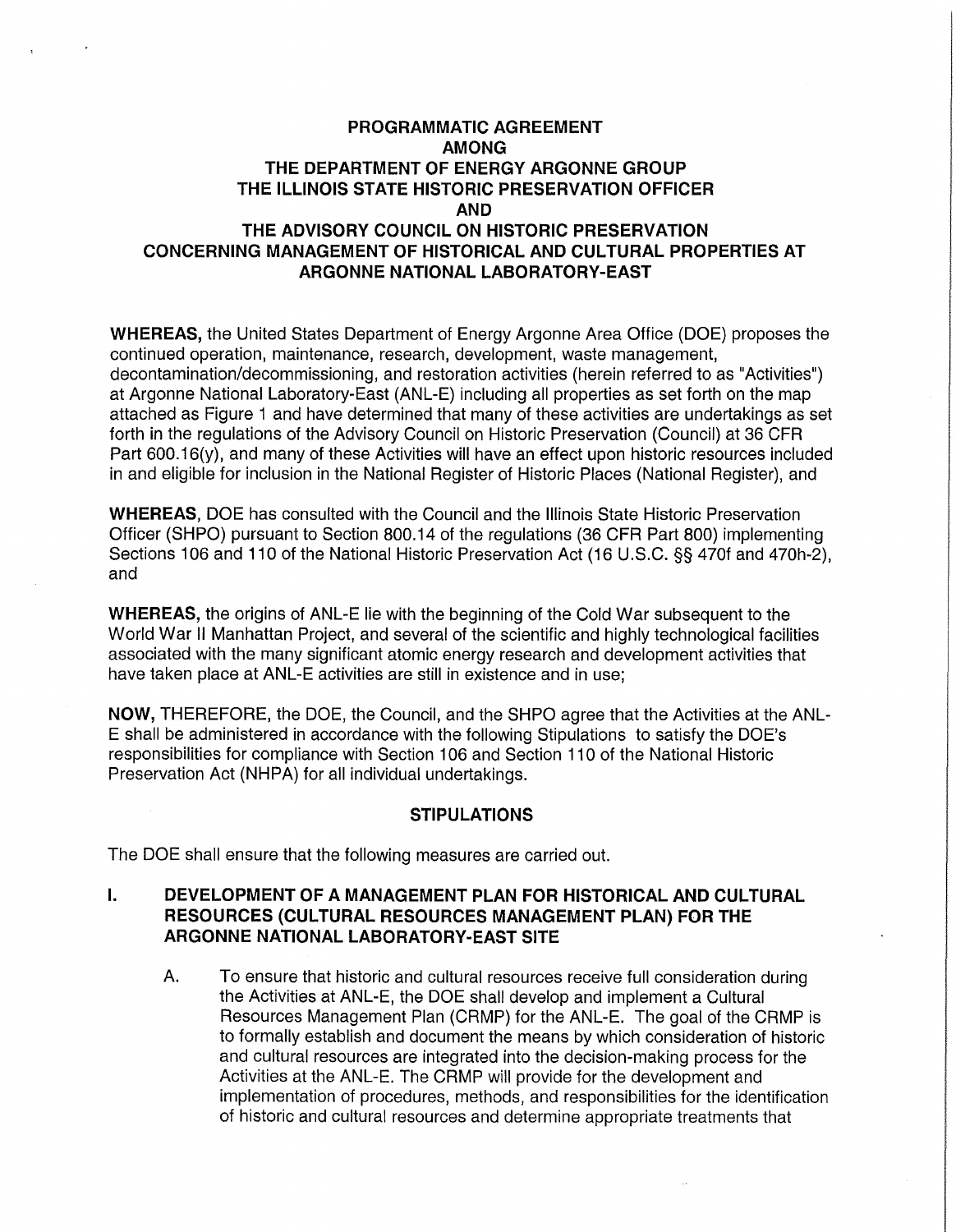strike a balance between their historic and cultural significance, and the necessary DOE/ANL-E Activities that may impact them.

- B. The CAMP shall be developed in consultation with the SHPO and the Council and DOE's Federal Preservation Officer. The CAMP will be prepared in accordance with the DOE's Environmental Guidelines for Development of Cultural Resources Management Plans, the Secretary of the Interior's Standards and Guidelines for Preservation Planning (48 FR 44716-20), the Section 110 Guidelines {52 FR 4727-46), the recommendations and conclusions contained in the Council's recent report to Congress, Balancing Historic Preservation Needs with the Operation of Highly Technical or Scientific Facilities, and will be consistent with the draft Council guidance document entitled Historical Resource Management Plans and other standards or guidelines prepared by the SHPO for Preservation planning.
- C. Within 6 months after the effective date of this Agreement, the DOE will provide copies of the draft CRMP to the SHPO and the Council for 30 days' review and comment. Copies of the CAMP will also be provided to appropriate local governments and local preservation organizations for review and comment. Disagreements or questions about the draft CRMP will be resolved by the DOE through consultation among the parties to this Agreement in accordance with Section V. below. A summary of the CAMP and notice of availability of the CRMP will be provided to Indian tribal organizations that have expressed an interest in cultural resources at ANL-E.
- D. The CAMP shall incorporate systematic surveys, inventories, and reviews (herein referred to as "Survey") of ANL-E when and as they are completed. The Survey (described below in Section II.) shall provide the initial foundation for determinations made to ensure compliance with Sections 106 and 110 of the NHPA.

### II. **CULTURAL RESOURCES SURVEY AND INVENTORY**

- A. DOE will conduct, or cause to be conducted, a Survey to identify significant historical properties located within the ANL-E. This Survey and other elements associated with the Survey listed below will be incorporated into the final CAMP. The Survey will be conducted in a manner consistent with Section 110 (a)(2) of the NHPA, the Department of Interior's Guidelines for Archeology and Historic Preservation (48 FR 44716, September 29, 1983), and applicable DOE standards.
- B. The Survey shall be initiated as soon as practicable after the effective date of this Agreement and will be conducted in a phased approach. Existing information such as previous survey data, photographs, maps, drawings, building plans, descriptions, sketches, etc., shall be used where possible and appropriate (photographs, drawings, and building plans may not be available in some situations due to security classification priorities) along with new data and material developed by investigators.

2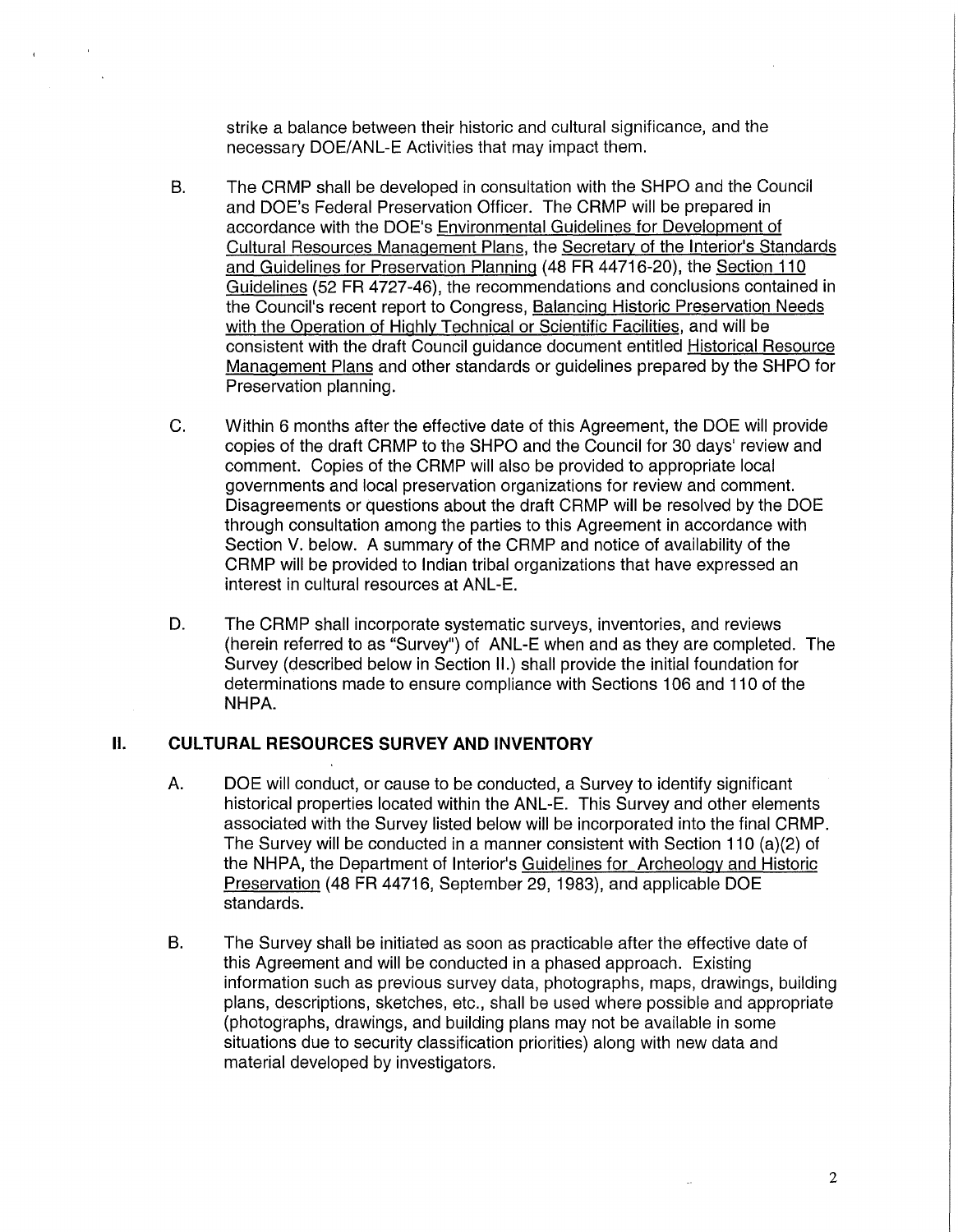- 1. Properties to be identified and evaluated shall include but not be limited to (a) archaeological properties and associated artifacts; (b) standing structures that are 50 years of age and/or are important because they represent a major historical theme; and (c) Cold War period scientific facilities subject to the following provision.
- 2. The following property types will not be identified and evaluated: (a) mobile trailers, (b) modular buildings and enclosures that have been placed onsite within the last 25 years, (c) above-ground and belowground storage tanks, (d) wells and bore holes, (e) towers, and (f) properties constructed after the end of the Cold War period (1990).
- 3. Properties which have been previously identified and those identified through this Survey which are included or eligible for inclusion in the National Register will be recorded and maintained in an active database as specified in the final CRMP that will be developed and is discussed in Section I. above.
- 4. This Survey shall be conducted and performed by qualified professionals with appropriate background, education, and experience which at a minimum will include the Secretary of the Interior's Professional Qualifications Standards (36 CFR Part 61, Appendix A) or other standards which are deemed to be otherwise qualified by the SHPO and shall be in conformance with the Secretary of the Interior's Standards and Guideline for Archaeology and Historic Preservation. The results of the Survey will be presented to the SHPO for concurrence. If the SHPO does not concur with the survey results, the SHPO will identify in writing what questions or concerns they have with the survey.
- C. Archaeological surveys will be ongoing as dictated by proposed construction and other disturbance activities in the areas identified on Figure 2 as eligible for inclusion on the National Register or eligibility not determined and will be conducted in a manner to allow for consultation and coordination with the SHPO.
- D. DOE will consult with the SHPO when making National Register eligibility determinations.
- E. If the DOE and the SHPO do not agree on National Register eligibility, or if the Council or the National Park Service so request, the DOE shall request a formal determination of eligibility from the Keeper of the National Register, National Park Service, whose determination shall be final.
- F. Undertakings proposed for those areas/districts and properties that have been surveyed but are not included and were not identified (and concurred by the SHPO) as eligible for inclusion or nomination in the National Register may proceed with no further investigation and no additional coordination with or notification to the SHPO.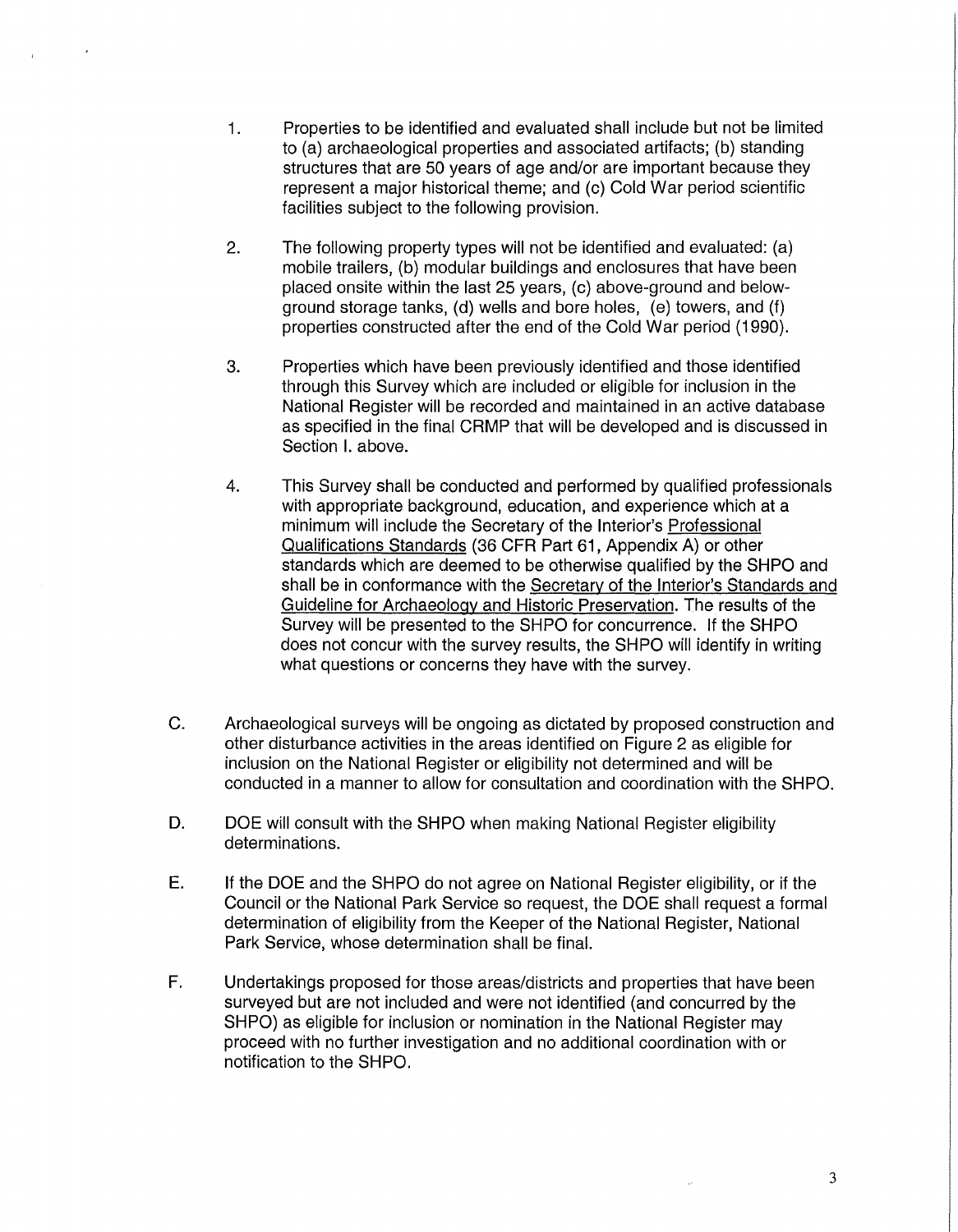G. The CRMP will be integrated into the site planning process through the Site Development Plan process, National Environmental Policy Act reviews, and the site digging permit process.

# **Ill. SECTION 106 REVIEW PROCESS**

- A. Until the CRMP is finalized and implemented, DOE shall contact the SHPO and initiate the review procedures set forth in the regulations beginning at 36 CFR Part 800.5-800.6 for any activity that may affect historic properties, or properties that have not been evaluated, except as provided in this Section.
- B. The CRMP will specify a Section 106 review process consistent with the process described in this Section.
- C. If the SHPO and DOE agree on measures to be implemented by DOE that will result in no adverse effect to the historic property [as determined by applying the Criteria of Adverse Effect, 36 CFR Part 800.5(a)(1 )], such activities need not be reviewed by the Council. However, DOE shall retain all project documentation in accord with DOE's record management system for possible review at the Council's request. Appropriate measures that may be implemented by DOE to avoid project effects include, but are not limited to:
	- 1. resiting the proposed activity, where feasible;
	- 2. rehabilitation in accordance with The Secretary of the Interior's Standards for Rehabilitation and Guidelines for Rehabilitating Historic Buildings;
	- 3. additions to historic buildings and structures that takes into account the significant architectural characteristics of the original building or structure, in accordance with the Secretary of the Interior's Standards;
	- 4. research in accordance with applicable professional standards and guidelines.
- D. Demolition and Relocation of Historic Properties
	- 1. Demolition or relocation of historic properties will be reviewed by DOE and the SHPO on a case by case basis. DOE will submit the following documentation to the SHPO:
		- a. Reasons for demolition, including documentation of life safety code violations and structural reports citing building deficiencies.
		- b. Summary and analysis of alternatives to demolition including rehabilitation and /or relocation.
		- c. Future plans for site, if applicable.
		- d. Proposed site relocation, if applicable.

4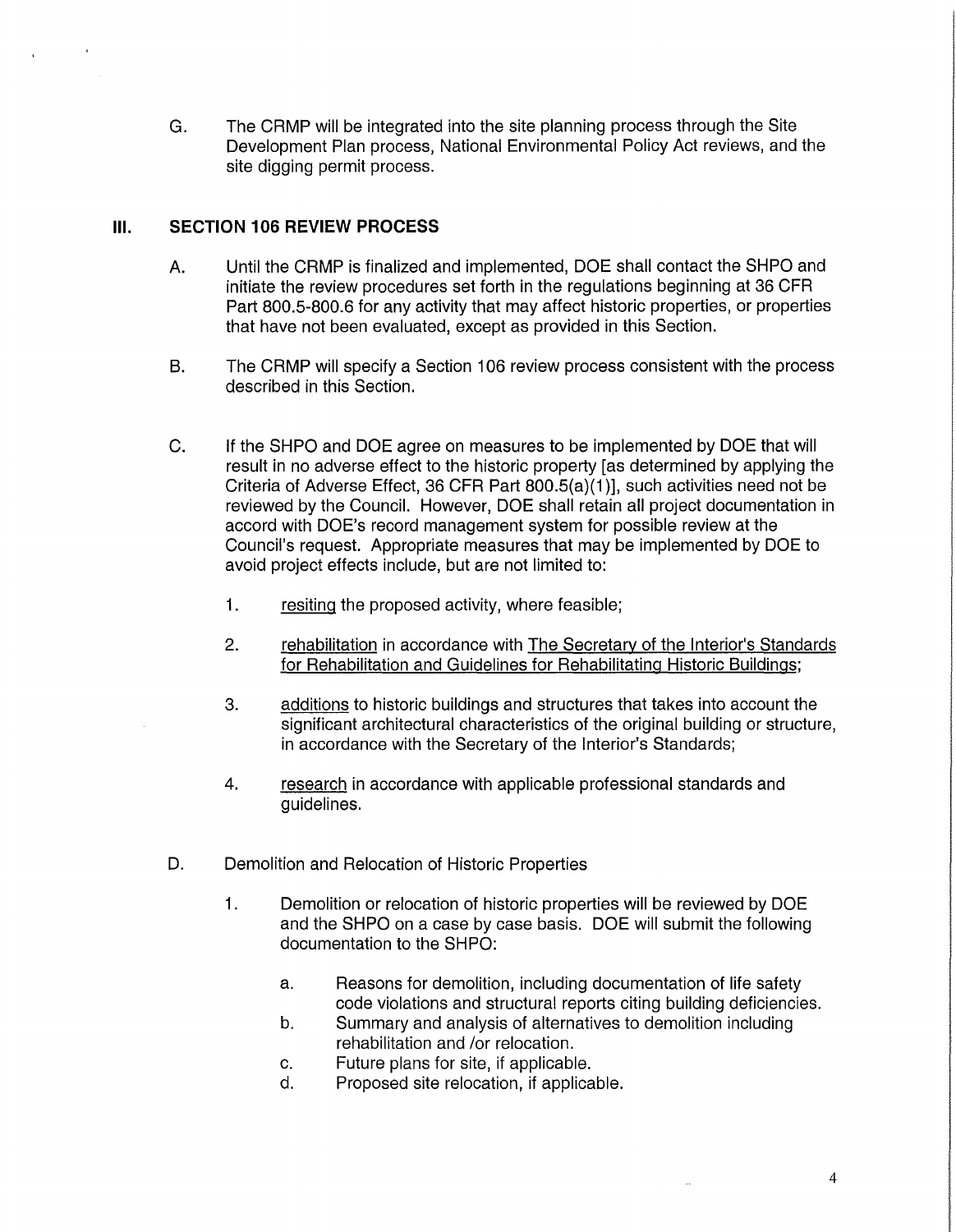- 2. If DOE in consultation with the SHPO determines that demolition or relocation cannot be avoided, DOE will submit a Standard Mitigation Measures Plan to the SHPO which may include one or more of the following measures:
	- a. DOE shall ensure that the historic property is recorded prior to its demolition or relocation in accordance with the Illinois Historic American Buildings Survey/Historic American Engineering Record (ILHABS/HAER) standards or a recordation plan developed by the SHPO. At a minimum this plan will establish recordation methods and standards. The SHPO shall identify appropriate archives for the deposit of recordation materials and DOE shall be responsible for submitting such materials.
	- b. DOE shall ensure that significant scientific/engineering elements are salvaged prior to initiation of demolition activities and properly stored and curated.
- 3. DOE will follow the Standard Mitigation Plan unless the SHPO, within 14 days of receiving the plan, tells DOE that the Plan does not apply.
- 4. If the SHPO specifies that the Standard Mitigation Measures Agreement do not apply, the DOE shall notify the Council and initiate the consultation process set forth in 36 CFR Part 800.S(e).
- E. Undertakings identified in Appendix A will not be subject to review by the SHPO unless the undertaking involves ground disturbing activities in areas identified on Figure 2 as eligible for the National Register or eligibility not determined. Appendix A may be amended by agreement between DOE and the SHPO.
- F. Archaeology:
	- 1. When a ground disturbance activity is proposed in a previously undisturbed area and an archaeological survey (that has been reviewed and accepted by the SHPO) has determined that no National Register included or eligible archaeological properties are at the site of the proposed activity, DOE may proceed with the project with no further review by either the SHPO or the Council.
	- 2. When a ground disturbance activity is proposed in a previously undisturbed area where a phase I archaeological survey has indicated the presence of archaeological sites for which National Register eligibility has not been determined (see Figure 2), DOE shall conduct a phase II archaeological survey prior to initiation of the activity. Ground disturbance activities will not be undertaken until phase II survey is complete and concurrence from SHPO is obtained.
	- 3. When a ground disturbance activity is proposed in an area where previous ground disturbance activities have occurred, DOE may proceed with the activity without consulting the SHPO or the Council regarding the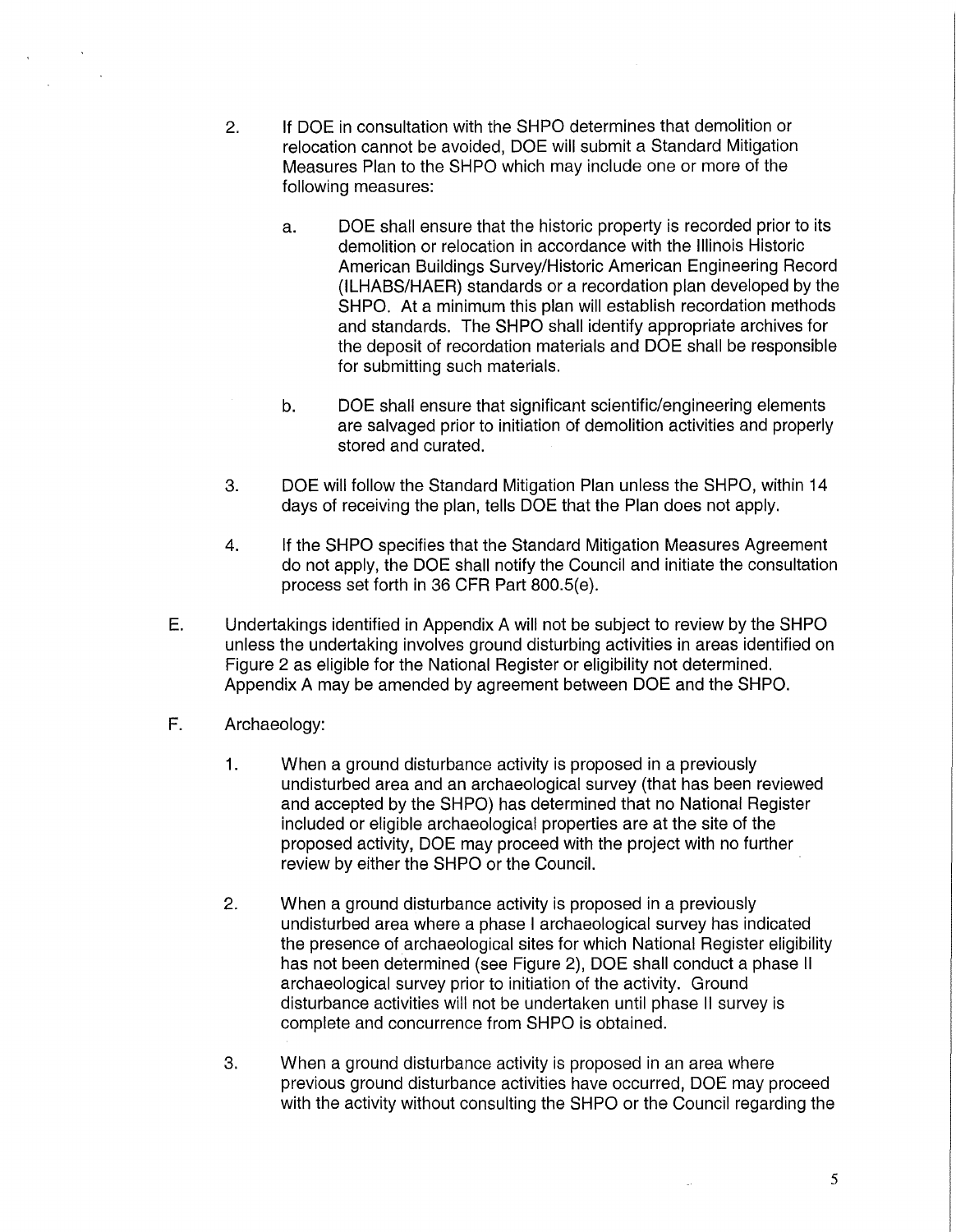need for an archaeological survey so long as the depth and the extent of new disturbance does not exceed the depth and extent of previous disturbances.

- 4. If archaeological properties are located by a survey, the DOE shall consult with the SHPO to determine the property's National Register eligibility; if found to be eligible, DOE shall further consult with the SHPO to determine appropriate measures that might avoid, reduce, or mitigate the activity's effects to the site.
- 5. DOE will follow requirements of the Native American Graves Protection and Repatriation Act if human remains and/or cultural items are discovered on the ANL-E site. To date, no such remains or items have been discovered on the ANL-E site.
- 6. Adverse Effects
	- a. If DOE in consultation with the SHPO determines that it cannot avoid adversely affecting archaeological properties that are eligible for listing on the National Register, DOE will submit a Phase Ill Archaeological Data Recovery and Excavation Plan (Phase Ill Plan) to the SHPO and interested Indian tribes.
	- b. DOE will consider any comments provided by tribes and revise the Phase Ill Plan or the proposed action as appropriate.
	- c. DOE will implement the Phase Ill Plan unless the SHPO, within 30 days of receiving the plan, tells DOE that the Plan is not acceptable.
	- d. If the SHPO tells DOE that the Phase Ill Plan is not acceptable, DOE shall notify the Council and initiate the consultation process set forth in 36 CFR Part 800.5(e).
- F. When an undertaking affects a previously unidentified historic property that may be eligible for inclusion in the NRHP, or affects a known historic property in an unanticipated manner, DOE will make reasonable efforts to avoid or minimize harm to the property until a determination is completed in consultation with the SHPO.
- G. DOE will contact Indian tribes with U.S. Indian Claims Commission treaty jurisdiction for northeast Illinois to indentify those tribes that may have an interest in cultural resources at ANL-E. DOE will consult with interested tribes for any undertaking affecting archaeological resources.

# **IV. AGREEMENT REVIEW**

A. Any signatory to this Agreement may request a review of the terms of this Agreement in the event the need arises. If revisions are needed, the signatories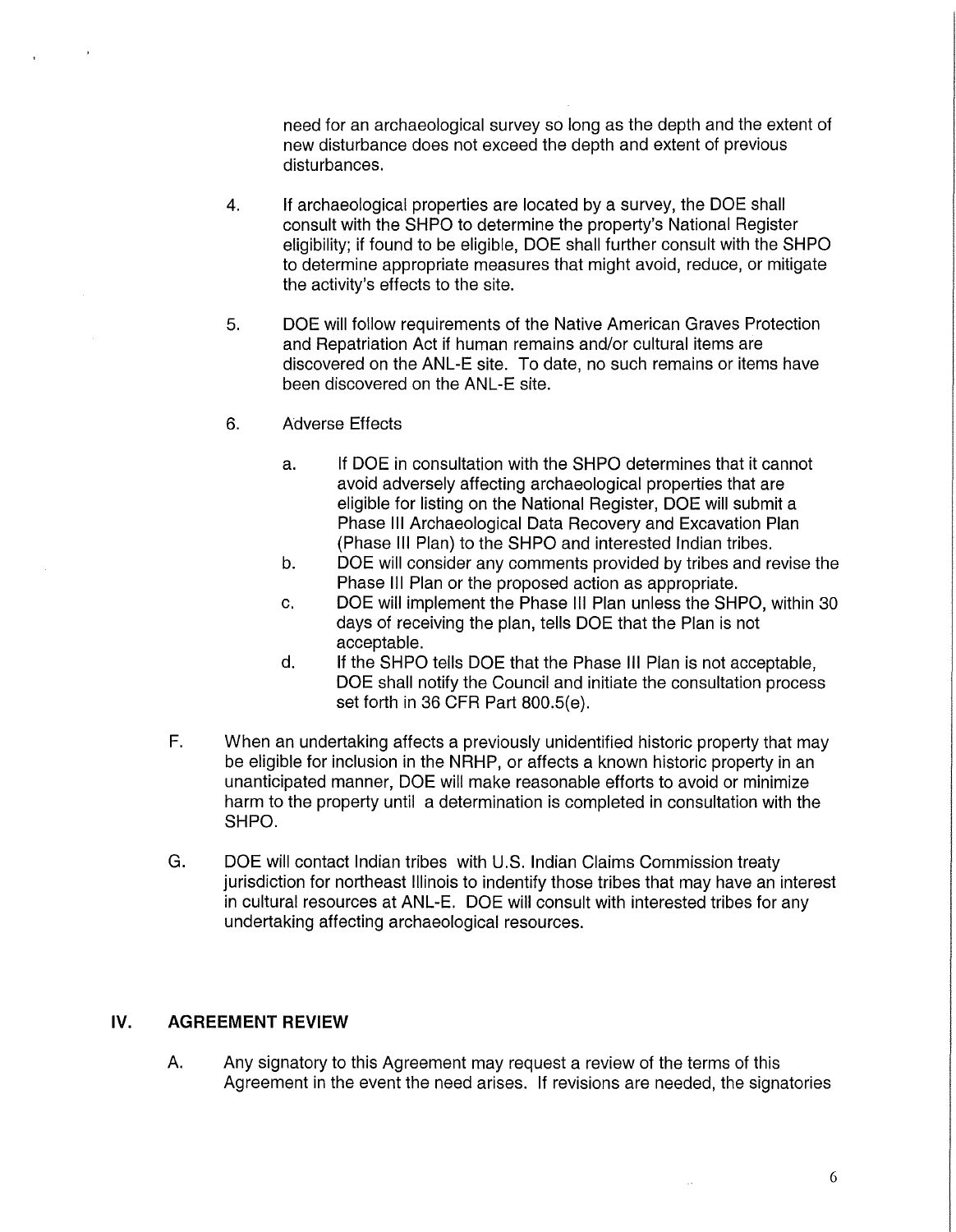will consult to make such revisions in a manner consistent with 36 CFR Part 800.13.

- B The Council and the SHPO may monitor activities carried out pursuant to this Agreement, and the Council will review such activities if so requested. DOE will cooperate with the Council and the SHPO in carrying out their monitoring and review responsibilities.
- C. Any signatory to this Agreement may terminate it by providing 60 days notice to the other signatory, provided that the signatories will consult during the period prior to termination to seek agreement on amendments or other actions that would avoid termination. In the event of termination DOE will comply with Subpart B of 36 CFR Parts 800 with regard to all individual undertakings for activities at ANL-E.

## **V. DISPUTE RESOLUTION**

The DOE and the SHPO shall jointly attempt to resolve any disagreement arising from implementation of this Agreement. If the DOE determines that the disagreement cannot be resolved, the DOE shall request the further comments of the Council. Any Council comment provided in response will be considered by the DOE with reference only to the subject of the dispute. The DOE's responsibility to carry out all other actions under this Agreement which are not the subject of dispute will remain unchanged.

## **VI. EFFECTIVE DATE**

This Agreement shall be effective upon the date of the last signature to this Agreement.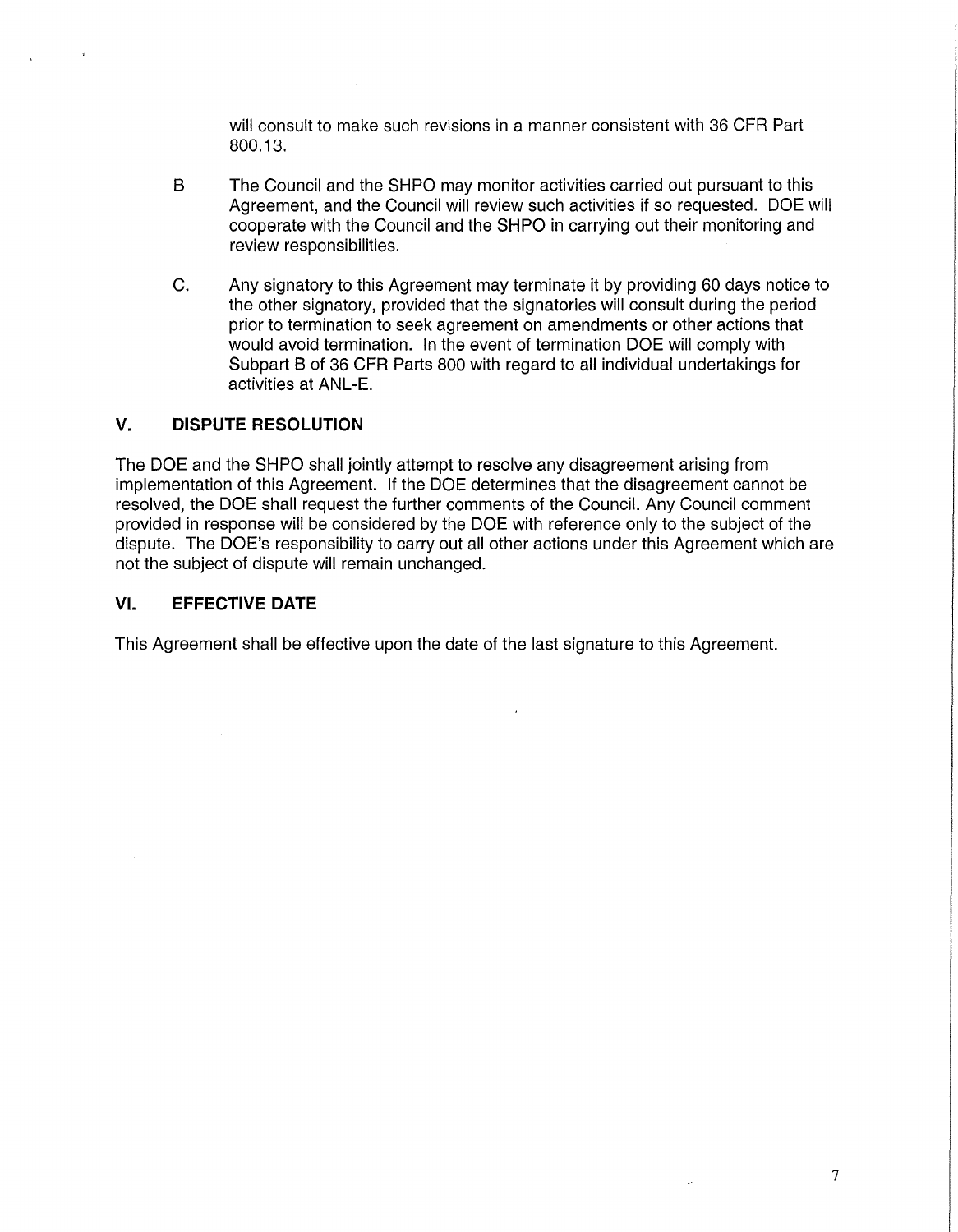Execution and implementation of this Programmatic Agreement evidences that DOE has satisfied its Section 106 and 110 responsibilities for all individual undertakings related to the Activities of ANL-E.

DEPARTMENT OF ENERGY ARGONNE AREA OFFICE By: PCW worked independent Date:  $2\left[23\right]01$ 

ILLINOIS HISTORIC PRESERVATION OFFICER

 ${}^{By:}/l_{mnc}$   $\left\{\{\alpha\}\right\}$  Date:  $3/16/01$ 

ADVISORY COUNCIL ON HISTORIC PRESERVATION

 $\bar{a}$ 

By: Date: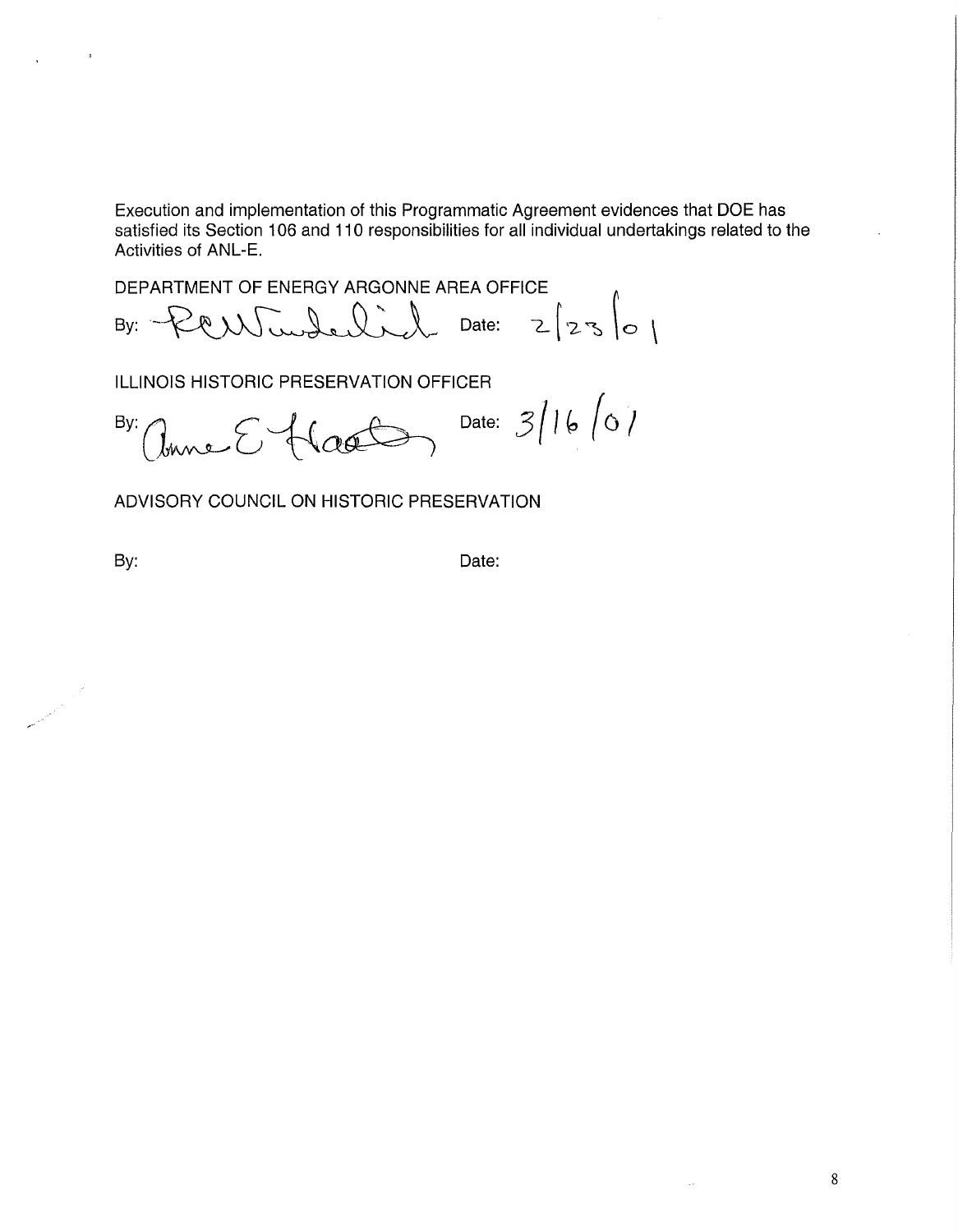# **APPENDIX A**

### **Exclusions from Section 106 Review Process**

The following undertakings will not be subject to review pursuant to this Agreement unless the undertaking involves ground disturbing activities in areas identified on Figure 2 as eligible for the National Register or eligibility not determined.

#### A. Facilities Emergency Contingency Plans:

Activities required by emergency situations, (i.e., health and safety-related emergencies) as determined on a case-by-case basis including those emergency activities in compliance with Federal, State, or local regulatory requirements including, but not limited to: Illinois or United States Environmental Protection Agencies; Federal Facility Compliance Agreements; Comprehensive Environmental Response, Compensation, and Liability Act; Resource Conservation and Recovery Act; Superfund Amendments and Reauthorization Act; Occupational Safety and Health Act; etc. Emergency activities that will affect historic properties shall be handled in accordance with 36 CFR Part 800.12.

#### B. Declared Disasters. Emergencies, or National Security Threats:

DOE/ARG may waive the Section 110 process and comply instead with requirements of 36 CFR Part 78, which spell out procedures by which NHPA requirements may be waived if a Federal agency head proposes emergency action as an essential and immediate response to a major natural disaster or other catastrophe of similar severity, or imminent threat to the National Security. This exemption only applies to undertakings that will be implemented within 30 days after the declaration of a disaster or emergency.

### C. Building Infrastructure Repair:

Electrical, mechanical, heating and ventilation, plumbing, water and steam supply systems, and personnel safety and fire protection measures that are needed to keep buildings functioning and in good repair. Specific examples include:

(1) Installation, maintenance and repair of security systems, including computer security, detection, monitoring, surveillance and alarm systems. Also, the installation or modification of personnel safety systems and devices including emergency exit lighting systems, protective additions to electrical equipment, improvements to walking and working surfaces, and installation of railings, shields and guards.

(2) Siting, installation, maintenance, repair, removal, and operation of plant water systems.

(3) Installation, maintenance, repair, removal, or replacement of plant and building electrical systems.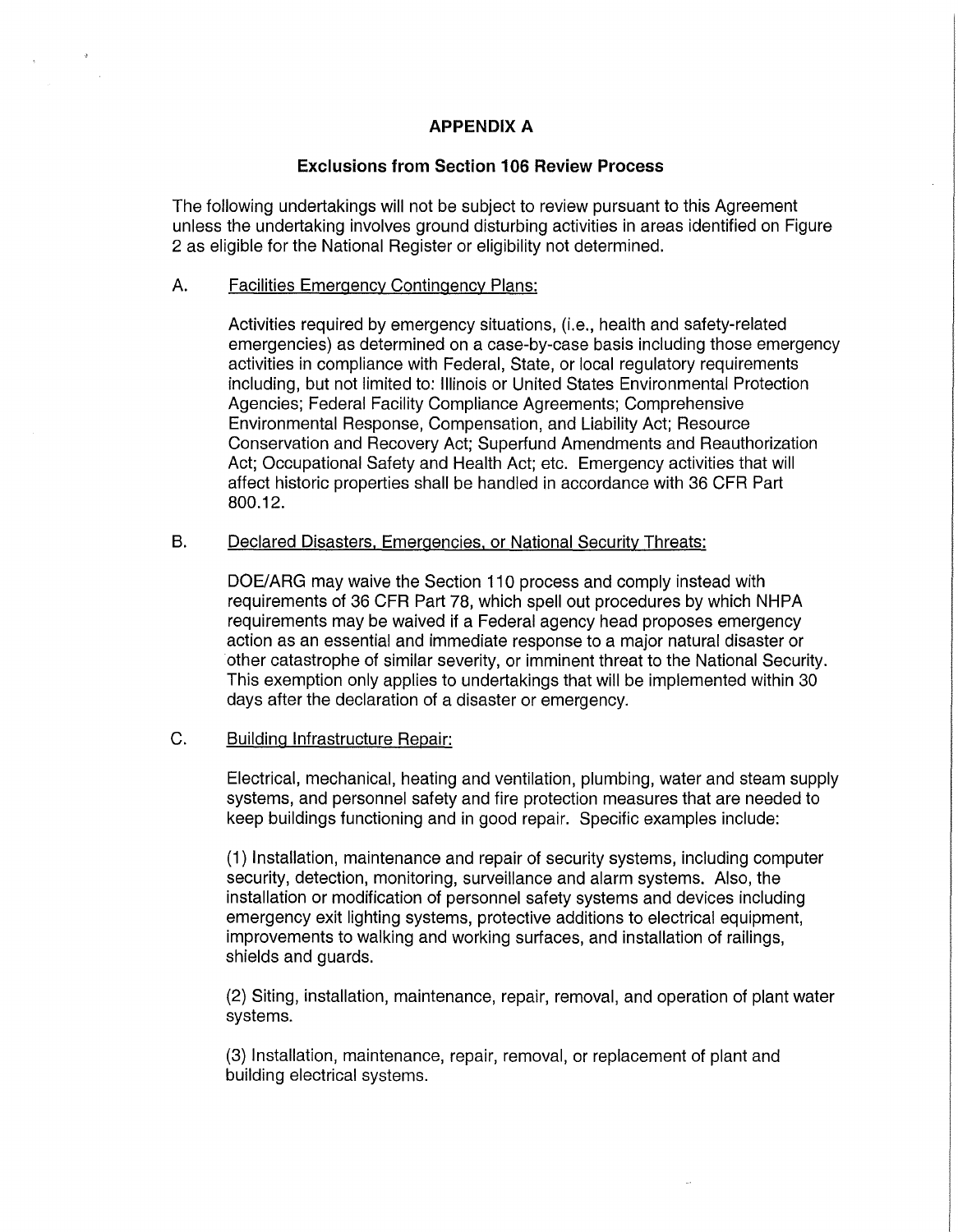(4) Installation, maintenance, removal, repair, or replacement of heating, ventilating, air conditioning systems, and high efficiency particulate air filters.

(5) Routine upgrades and modifications to existing distributed site utility systems, including steam/condensate; canal water; domestic; fire, and laboratory water; sanitary and storm sewer; central chilled water; natural gas; site security lighting; and alarm and communications networks.

(6) Routine upgrades and modifications to fire protection systems including fire alarm systems, smoke detectors, and sprinkler systems.

#### D. Routine Maintenance and Repair:

 $\mathcal{R}^{\pm}$ 

(1) All routine maintenance work such as normal custodial services, electrical and plumbing installation/repair, repair of fire protection sprinkler systems, moving and assembling of furniture, resurfacing of road, sidewalk and parking areas, and landscape maintenance.

(2) Maintenance and repair in kind associated with structures or buildings including, but not limited to: painting, siding, roofing, mounting and hanging wall items; door, ceiling, wall, window, floor, and floor covering repair/replacement; cabinet and shelf fabrication and installation: and elevator repair.

### E. Energy Conservation Measures:

Measures that are not visible and/or that do not alter or detract from those qualities that make the property eligible for the Register; e.g.:

1) modifications and repair to the heating, ventilation, and air conditioning control systems, telephone and electric wires, computer drops, and conversions to alternative fuel;

2) insulation in roofs, craw spaces, ceilings, attics, walls, floors, and around pipes and ducts; and

3) caulking and weather stripping, provided that the color of the caulking is consistent with the appearance of the building.

# F. Activities Associated with Post Cold War Buildings and Structures:

All activities/actions in or associated with buildings and structures constructed since the end of the Cold War (in 1990) except for those properties built since that time that have been determined eligible for inclusion in the Register because of their Exceptional Importance.

### G. Process and Lab Equipment:

Installation, maintenance, repair, storage, relocation, removal or replacement of process or lab equipment and associated systems.

H. Communications and Computer Systems:

u.